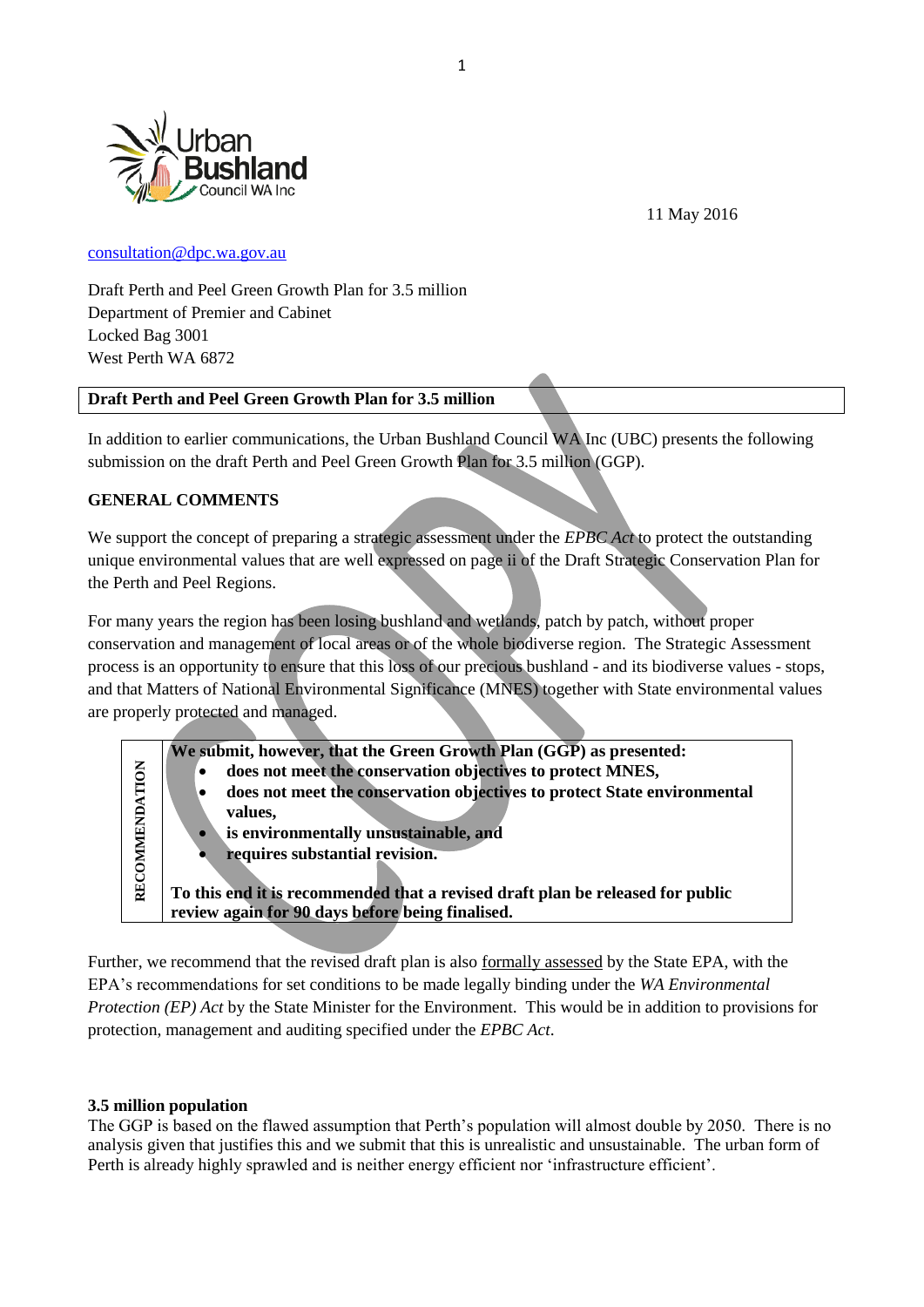| RECOMMEND. | We recommend that the GGP is rigorously revised according to the principles of<br>'ESD' (ecologically sustainable development) which include: |
|------------|-----------------------------------------------------------------------------------------------------------------------------------------------|
|            | no further land clearing,                                                                                                                     |
|            | protection and management of our biodiversity hotspot within our suburbs,                                                                     |
|            | smart infill along transport corridors, and                                                                                                   |
|            | with greenways and ecological linkages comprising local plant species and                                                                     |
|            | wildlife habitat.                                                                                                                             |

## **Bush Forever, System 6, Regional Park plans, Recovery Plans**

Much of the conservation planning for the region has already been completed via the System 6 study<sup>1</sup>, the Bush Forever plan<sup>2</sup>, Regional Park plans<sup>3</sup> as well as recovery plans for some endangered species<sup>4</sup>.

The GGP fails to acknowledge the existence and rigor of these scientific planning programs and does not incorporate protection of all these areas and their biodiversity values as MNES.

**All the outstanding land reservation proposals in these reports should be RECOMM.** RECOMM **implemented 'up front' and without further delay before consideration of further growth in the GGP. All the Regional Parks already planned over the years need to be established immediately. All the Bush Forever Areas need to be secured immediately.**

**CAR Reserve system:** Page 15, 2.1.2 of the **Draft Strategic Conservation Plan** under the key commitment of expanding the conservation reserve system states: *'The creation and management of a comprehensive, adequate and representational conservation reserve system (CAR reserve system) is a cornerstone of State wide biodiversity conservation efforts.'* But the GGP does not mention or incorporate Bush Forever as a comprehensive 'CAR' reserve system to be fully implemented as planned in detail in the Bush Forever documents (Government of WA December 2000). It is also remarkable that the online GGP maps do not even show the boundaries of all Bush Forever Areas, or their numbers or names despite the fact that all Bush Forever Areas have statutory definition on the Metropolitan Region Scheme or MRS maps. There is no 'key commitment' to Bush Forever shown on page vi (Executive Summary, Draft Strategic Conservation Plan for the Perth and Peel Regions).

Bush Forever is a world class, whole of government plan introduced in 2000 and was to be fully implemented by 2010. But it is still incomplete. The Urban Bushland Council, in December 2014, held a Report Card conference for Bush Forever implementation which was officially opened by the Minister for Planning, Hon John Day MLA. Printed proceedings of the conference were produced. Two years later, the Bush Forever Audit, promised at the conference by the Minister, has yet to released.

**.** 

 $1$  WA Department of Conservation and Environment (1983) Conservation Reserves for WA - System 6

 $2$  Government of WA (2000) Bush Forever: Keeping the Bush in the city

<sup>&</sup>lt;sup>3</sup> Regional Park Plans eg Conservation Commission of WA, Department of Parks and Wildlife, City of Armadale, City of Cockburn and Town of Kwinana (2010) Jandakot Regional Park Recovery Plan

<sup>4</sup> Recovery Plans eg Department of Conservation and Environment (2010) Western swamp tortoise (*Pseudemydura umbrina*) Recovery Plan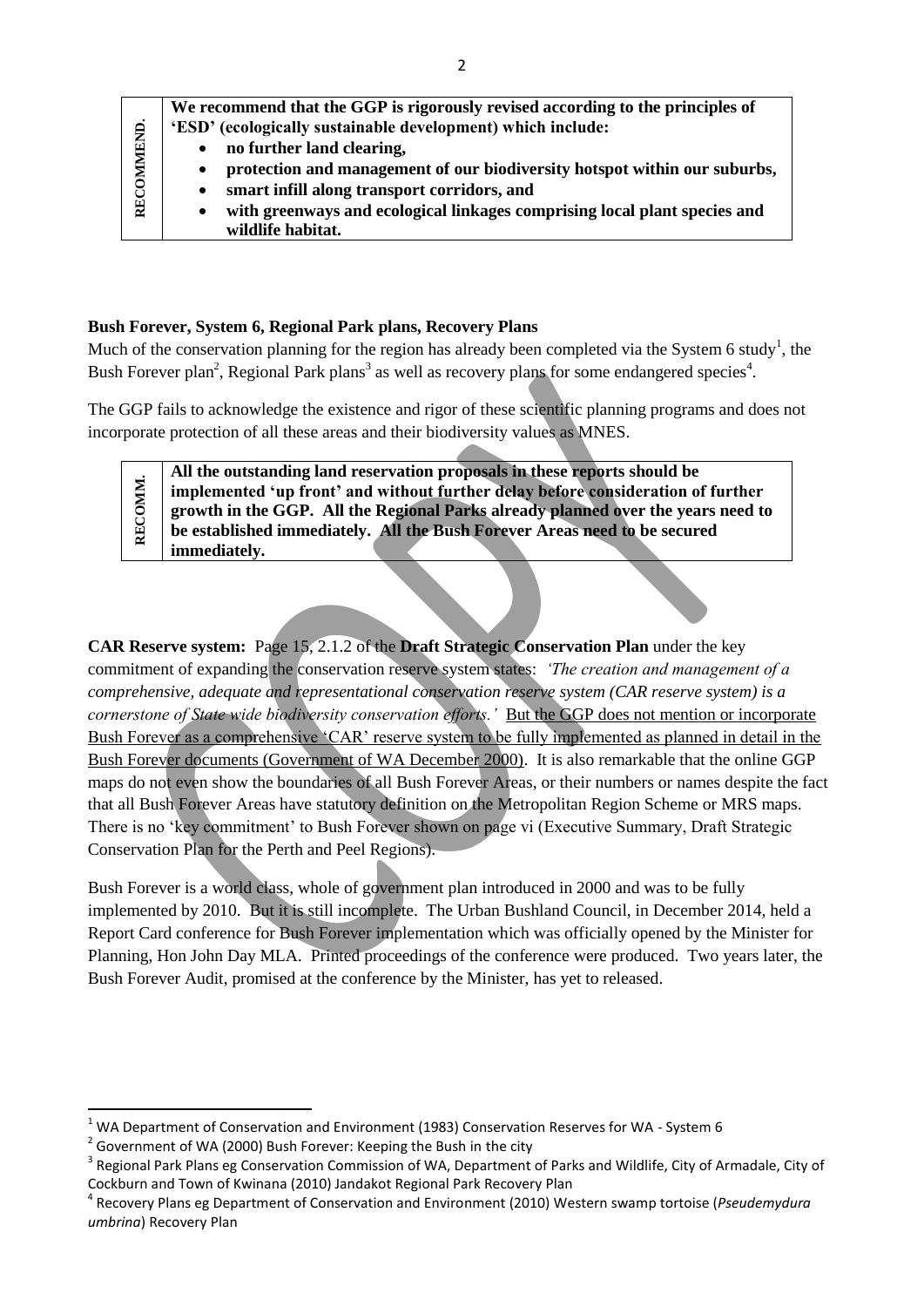| <b>OMMENDATION</b><br>REC | All Bush Forever Areas should be formally secured for protection as A class nature |
|---------------------------|------------------------------------------------------------------------------------|
|                           | reserves or equivalent with conservation managers allocated for each Area.         |
|                           | Funding arrangements for management need to be defined by the State and            |
|                           | appropriate budget allocations made for initial capital works and for ongoing      |
|                           | management. Indeed, the Urban Bushland Council in October 2015 presented a         |
|                           | 'Call for Action on Bush Forever' which specified all the elements of the Bush     |
|                           | Forever plan that require completion. This work, as planned, needs to be           |
|                           | completed by the State before a revised Green Growth Plan is introduced. Attached  |
|                           | is a copy of the 'Call for Action'.                                                |

| ÷<br>ğ<br>ರ<br>Ř | Implementation of Bush Forever remains unfinished business of government and           |
|------------------|----------------------------------------------------------------------------------------|
|                  | this serious shortfall of actions to secure a CAR reserve system for the Perth region, |
|                  | a global biodiversity hotspot, must be completed as a priority now in 2016.            |
|                  | The recognition and commitment for completion of Bush Forever implementation           |
|                  | to secure a CAR reserve system must be included in a revised GGP.                      |
|                  |                                                                                        |

#### **Bush Forever Areas on GGP maps**

Attached is an analysis, including a detailed spreadsheet, which shows the impact of the GGP Actions on each Bush Forever Area. Alarmingly, there are many incursions and anomalies that need to be removed.

**REC. After securing all Bush Forever sites in the conservation estate, they should all be dark green on the revised GGP maps.**

## **Key outcomes (**p iv of the **Draft Strategic Conservation Plan)**

Protection of MNES including state environmental values should be the primary, over-riding goal of the Strategic Assessment process and the GGP. The key outcomes on page iv of the Draft Strategic Conservation Plan require complete revision so that they address first of all the requirements for protection of MNES and state environmental values. This means that these MNES areas should not be cleared. Notably, page iv shows a switch in emphasis of this document from planning for protection of MNES on page ii, to one of upfront approval of mining and development over huge areas of bushland comprising MNES, for more urban sprawl. It is poignant that the order of 'key outcomes' starts with *'improved access to strategic deposits of BRM'* followed by co-location of infrastructure corridors, then the unclear statement of '*reduced fragmentation of environmental values'*. What does this mean?

The setting aside of '*170,000 ha of new parks and reserves'* (refer p 3 summary document) is very misleading and deceptive as most of these areas are already government owned or are Crown reserves or UCL.

The comprehensive conservation package claims to resolve tenure, ownership and management of Bush Forever sites but it does not do this. Rather, it erodes the conservation status and intent of the Bush Forever plan, although this is hidden on the maps. Bush Forever Areas are scattered in different categories on the online maps: some are in dark green, some in dark blue, far too many are in pale blue, some are in hatched green and many have a mixture of colours and incursions of infrastructure or development zones. This confuses tenure, does not reflect resolution of ownership, and no provision for conservation management is given for sites.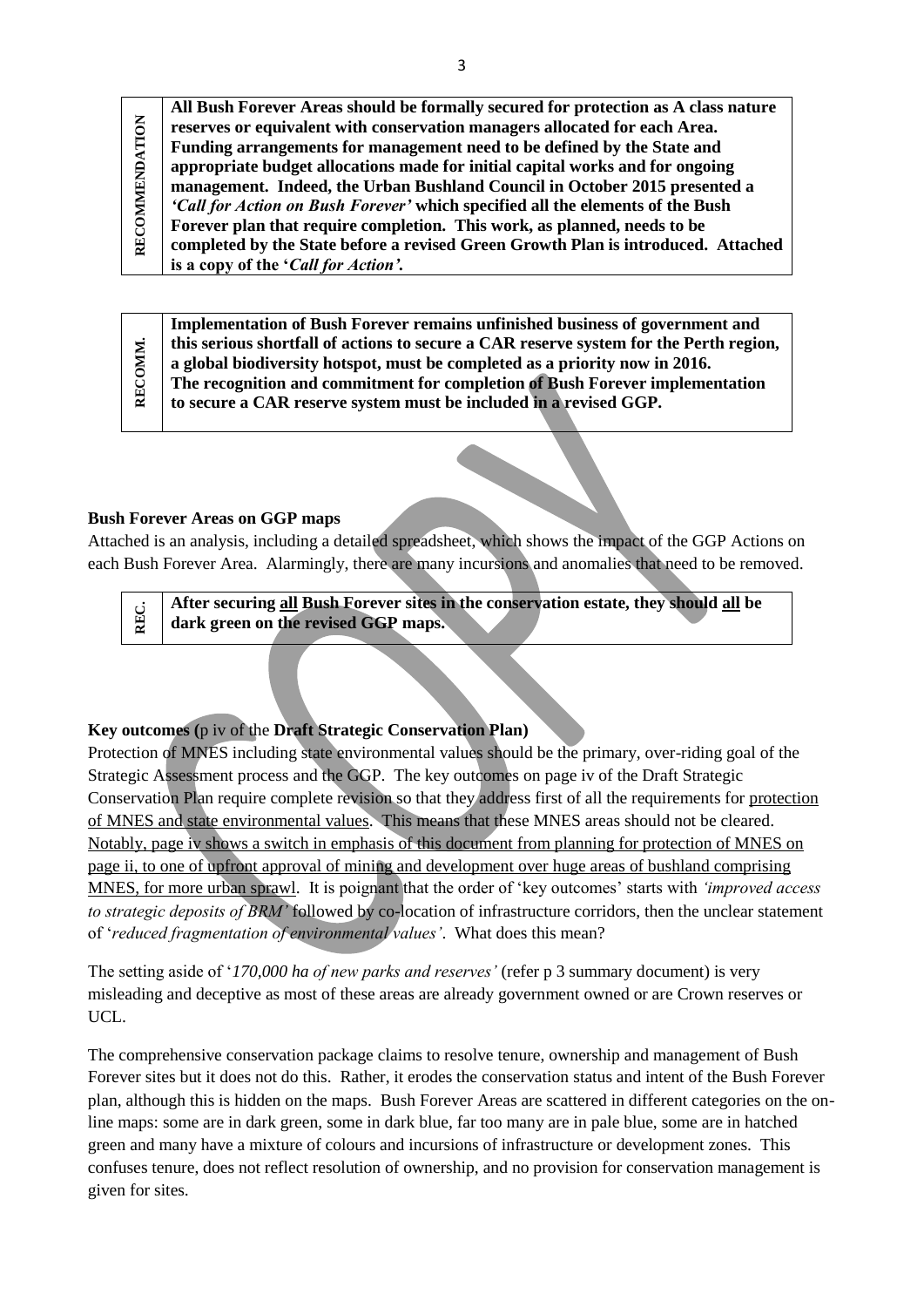## **Infrastructure**

There seems to be a hidden agenda to locate infrastructure corridors in Bush Forever Areas, Regional Parks and other MNES. The GGP admits that detailed planning for the location of infrastructure has not been completed as stated on page 30 (*Ibid*) and only 'indicative locations' are shown in figure 3-4. The GGP effectively seeks blanket approval of future infrastructure in bushland sites (deceptively described as greenfield locations) without specifying where they will be. This is totally unacceptable and infrastructure must not be located in Bush Forever Areas, Regional Parks, ecological linkages or local bushland reserves.

An example is the Water Corporation's proposal for a sewerage pressure main to cut across the high value Bush Forever Area 342, Anstey-Keane Damplands. This is shown on Figure 3-4 but the maps are unclear.

> **Infrastructure planning needs to be revised and completed so that locations are known and incursions into Banksia woodlands and wetlands and areas of MNES are all avoided.**

**It is recommended that the Commonwealth does not approve the Infrastructure Class of Action as described in the Draft Strategic Conservation Plan section 3.7.1 and that it be revised so that for infrastructure, no clearing or incursions into MNES and state environmental values are permitted.**

#### **Avoidance**

**RECOMMENDAT'N**

**RECOMMENDAT'N** 

The principle of 'avoidance' is misused to provide misleading and erroneous justification for approval of the conservation framework (see page v *Ibid*). We are being told that there will be avoidance of *'16,400 ha of impacts to native vegetation (including over 15,700 ha of Carnaby's cockatoo Swan Coastal Plain feeding habitat*)'. This sounds very positive but it is being erroneously used to justify clearing of the huge area of more than 25,000 ha of native vegetation habitat. This section and others referring to 'avoidance' should be deleted and revised as below.

**Proper use of the principle of 'avoidance' for the endangered Carnaby's cockatoo necessitates that all clearing and loss of native vegetation habitat has been avoided in the GGP.** 

RECOMM. **RECOMM. It is therefore strongly recommended that the GGP be revised so that all clearing of native vegetation Cockatoo habitat (feeding, roosting, breeding) is avoided. The same principle should equally apply to all the habitat of other MNES.** 

#### **Key commitments (p vi** *ibid***)**

**1. Bush Forever Areas and Regional Parks:** On page v, there is no key commitment for all Bush Forever Areas and all Regional Parks to be secured as conservation reserves. This commitment should be added. The 170,000 ha stated to be additional reserves  $(80,000$  ha in phase 1 + 90,000 ha in phase 2) is misleading as all the phase 1 areas and many of the phase 2 are already in the conservation estate as Bush Forever reserves or Regional Parks.

**Proper use of the principle of 'avoidance' for the endangered Carnaby's cockatoo necessitates that all clearing and loss of native vegetation habitat has been avoided in the GGP.** 

**It is therefore strongly recommended that the GGP be revised so that all clearing of native vegetation**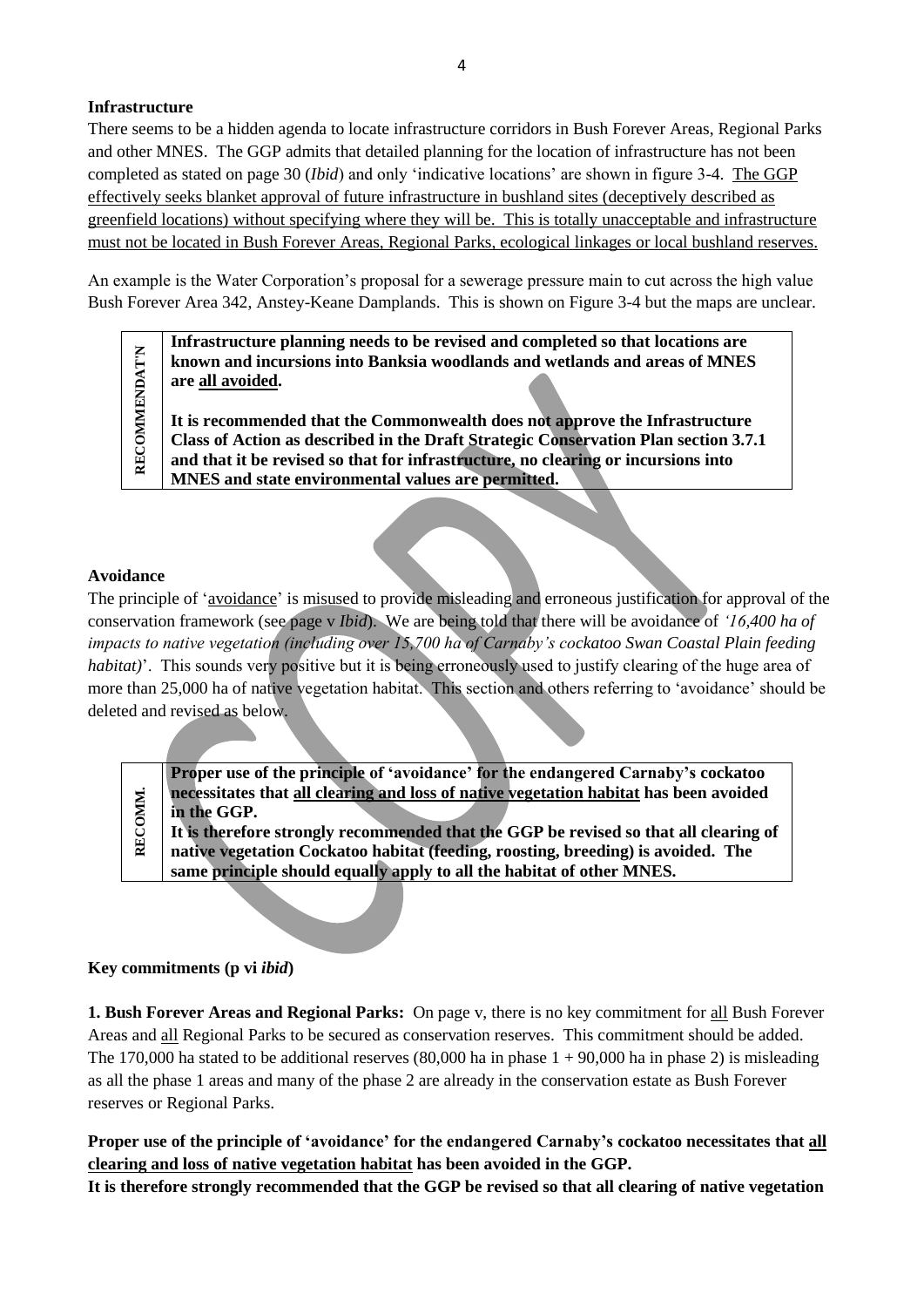**Cockatoo habitat (feeding, roosting, breeding) is avoided. The same principle should equally apply to all the habitat of other MNES.** 

**It is (again) recommended that all Bush Forever Areas be added to the secure**  RECOMM. **RECOMM. conservation estate immediately in 2016 as most are already reserves or are owned by the WAPC. It is recommended that all Regional Parks be secured under the** *CALM Act* **immediately in 2016.**

**2. Carnaby's cockatoo:** For protection of Carnaby's cockatoo, the creation of 116,000 ha of 'additional' conservation reserves is both misleading and double counting as these areas are already reserves and are included above. Furthermore, Carnaby's cockatoo requires all the existing habitat in the Region, especially on the Swan Coastal Plain, and to them there is no 'addition' in the GGP. On the contrary, the GGP provides a significant net loss of habitat which will result in further significant decline in their population viability. This is contrary to the provisions of the *EPBC Act* and the Recovery Plan for Carnaby's cockatoo<sup>5</sup> which specifies maintaining population viability.

 **The commitments for the protection of Carnaby's cockatoo are totally inadequate and require strong revision across all Action Plans**.

Refer to our detailed comments on Part D, chapter 15 and Draft Action Plan F (See attachment). Conservation commitment 32 on page 17 of Action Plan F is totally unacceptable, and must be deleted as it allows for loss of 38,500ha of habitat.

> **It is recommended that the GGP be revised so that the population of Carnaby's cockatoo is maintained according to the definition of long-term viability stated on page 48 in Table 4-2 of the Strategic Conservation Plan; and also to comply with the Recovery Plan which states:**

*'To stop further decline in the distribution and abundance of Carnaby's cockatoo by protecting the birds throughout their life stages and enhancing habitat critical for survival throughout their breeding and non-breeding range, ensuring that the reproductive capacity of the species remains stable or increases.*

**so that the objective to stop the decline in the population size and area of occupancy within the Perth and Peel region is achieved. Note that the federal Minister for the Environment cannot approve a Plan which is inconsistent with a Commonwealth– approved Recovery Plan.** 

**3. Conservation Category Wetlands** (CCW) and their buffer zones all need to be protected with no incursions permitted.

> **It is recommended that the Action Plans that include 'intersection' of CCWs and other categories of wetlands be amended so that there are no incursions permitted into wetlands or their buffer zones.**

RECOMMENDATION **RECOMMENDATION**

**REC.**

 $\overline{a}$ 

**REC**

<sup>5</sup> WA Department of Parks and Wildlife (2013) Carnaby's Cockatoo (*Calyptorhynchus latirostris*) Recovery Plan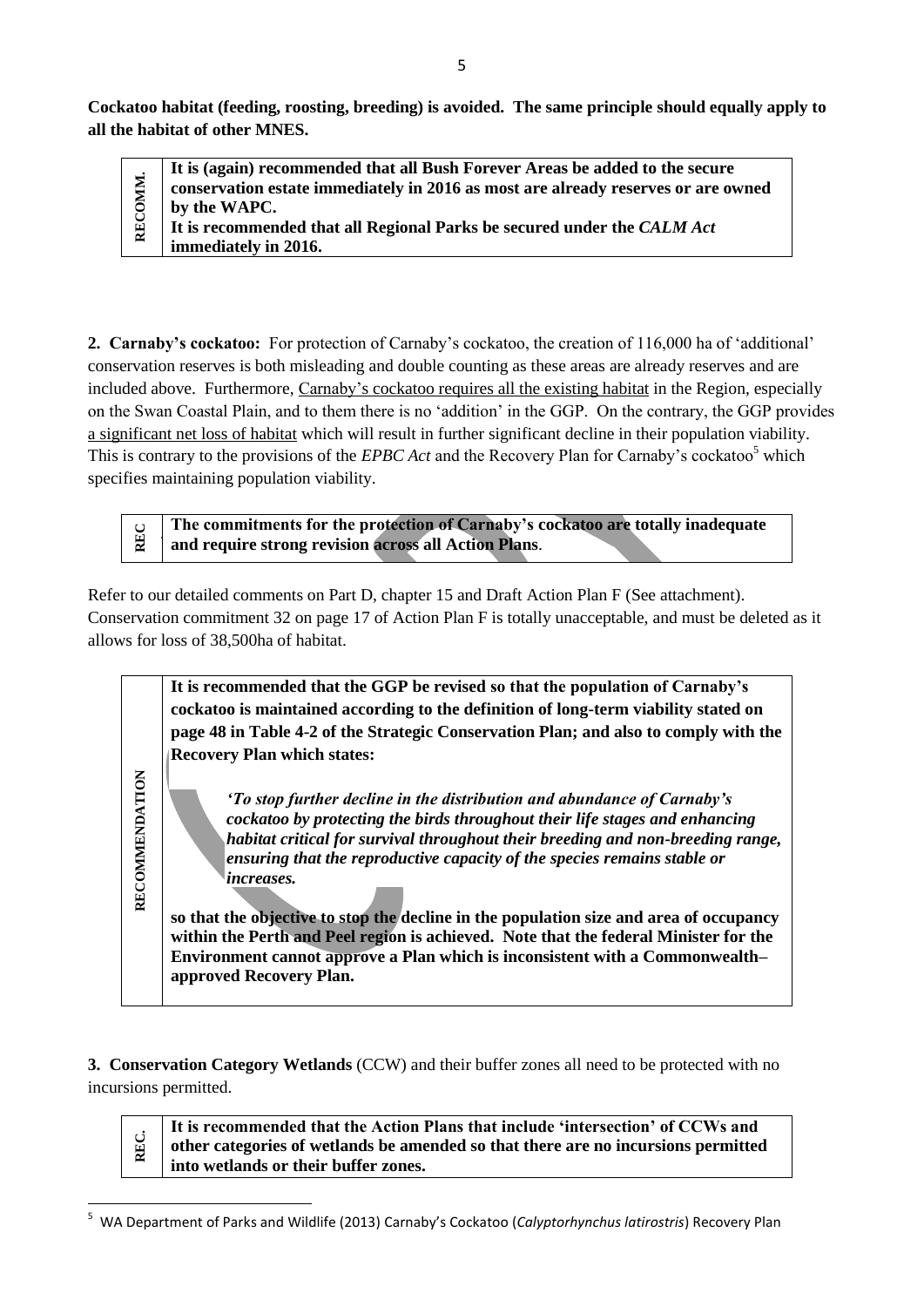#### **LAND CLEARING**

The Action Plans ( A, B, C, D) provide for clearing of more than 25,000 ha of native vegetation, mostly comprising Banksia woodlands. Some of this includes clearing and fragmentation of the known habitat of state and federally listed rare, threatened and priority species and communities. For example Appendix C gives details of the 'intersection' with and incursions into *EPBC Act* listed TECs. But for most of the area, it is not known whether rare or priority species and communities are present.

There is a knowledge gap concerning the extent and distribution of these species and communities and this baseline data needs to be collected, mapped and documented by the state government.

**Given the complexity and species richness of the region as a global biodiversity hotspot, there is an urgent need for baseline scientific field surveys of flora, vegetation and fauna to be funded conducted and documented by the state government before any more clearing takes place. Currently patches of bushland are being cleared and lost without knowledge of the presence or absence of listed species and especially communities. Also the category of all federal listings needs to be reviewed and revised to be consistent with the new data and with WA State listing categories.** 

RECOMMENDATION **RECOMMENDATION It is recommended that the GGP Action Plans be revised so that the habitat of all threatened species and communities is legally protected and clearing thereof is prohibited.**

#### **OFFSETS: Draft Action Plan F, 4.1, page 11**

The Urban Bushland Council objects to the justification of clearing protected areas by use of offsets. Table 1 has a section on **Offsets** which includes *'establishment and management of 170,000 ha of new conservation reserves, including ownership, tenure and management arrangements for Bush Forever, the Peel Regional Park, and selected Peel RSNA; and improving management...'.* They are mostly not new reserves. Most are already reserves in Bush Forever and Regional Parks.This shows that the government is proposing to use offset funds to implement and manage these existing government reserve programs and plans. This is totally unacceptable. Clearing of threatened species and communities should not be justified on the basis of provision of offset funding. These threatened species and communities should be all formally protected, with no clearing permitted.

The Bush Forever plan specifies that its implementation and management is a State government responsibility. And the existing Metropolitan Region Improvement Fund (MRIF) exists to provide funds for acquisition and initial capital works and management of Bush Forever sites. The MRIF should be used for completion of Bush Forever, and the MRIT rate should be raised to provide adequate funds. Introduction of an equivalent Regional Improvement Tax (RIT) to apply in the Peel region, as well as the Bunbury Region Scheme is also supported.

#### **CLIMATE CHANGE**

There is no mention, or consideration or analysis in the GGP of the impacts of global warming and climate change on the region's MNES and state environmental values. In the press (11 May 2016) scientists at Cape Grim recording station (Tasmania) announced that the carbon dioxide concentration in the atmosphere reached 400 ppm for the first time on this day. Scientists are warning that the need to reduce Greenhouse gas emissions is extremely urgent. Climate change is already happening in our region at an unsafe rate and this is a major threat to our Perth - Peel ecosystems and their rich biodiversity.

There is no consideration of plans to reduce Greenhouse gas emissions (eg with increased greenways, increased vegetation cover and no clearing, less car travel,) in the new urban infill form of development under the GGP.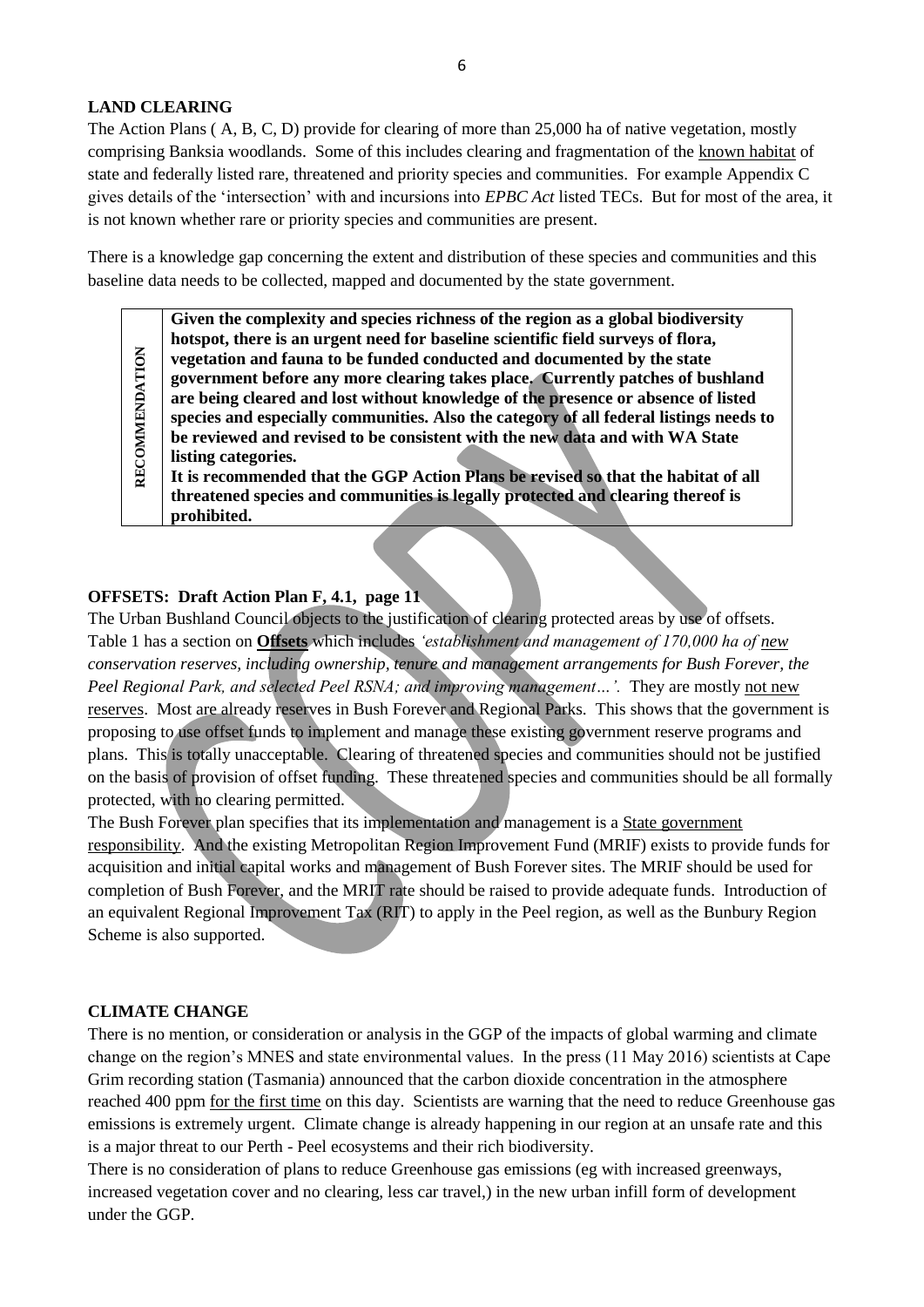# **GROUNDWATER DECLINE** See UBC Submission - GGP Action E pines Declining groundwater levels are a serious threat to the health of native vegetation and wetlands on the Swan

Coastal Plain. Our members report the increasing prevalence of scattered mature tree deaths in their local bushland and much lower water levels in wetlands. For example a recent survey by the Friends of Dianella Bushland in Bush Forever site 43, Cottonwood Crescent Dianella (see attachment) revealed a loss of 272 trees, mostly Banksias, in 2015/16.

Groundwater drawdown results from uncontrolled abstraction and abstraction well above licensed limits. Evidence from Report no. 60 by DOW and details of this issue are shown in the above attachment for Action Plan E. As a 'man-made' threat, there is the potential to address this threatening process by substantially reducing groundwater allocations and closing bores in sensitive areas as stated in our attachment. Introduction of a new review and regulation of licenses by the DOW as recently announced is supported. Our MNES and especially Banksia woodlands cannot survive increased groundwater abstraction for public or commercial use with growth of Perth-Peel to 3.5 million. The GGP requires revision to address this key issue.

## **FUNDING FOR ENVIRONMENT AGENCIES**

There is no clear and adequate commitment of State government funding of environment agencies, especially in the light of severe staff and budget cuts to DPAW, DER and OEPA over the last 5 years. It is a state government responsibility to address the knowledge gaps as specified above. State government agencies and local governments require greatly increased capacity and scientific expertise to manage our biodiversity assets in Bush Forever, Regional Parks and local reserves as well as in linkages and greenways. This core business should be fully funded by consolidated revenue.

## **CONCLUSION**

**REC.**

The Perth-Peel region lies within a global biodiversity hotspot *for conservation priority*, *because it is under threat.* Perth's Banksia woodlands and wetland ecosystems are unique and rich in biodiversity, and precious but under threat of continued clearing justified by a flawed process of offsets. The Green Growth Plan requires considerable revision to end clearing and ensure this fabulous natural landscape setting is protected and proudly managed for its highly acknowledged intrinsic value, as well as for the future health of our children and adults, our human need for connection with nature, and benefit of us all.

The Urban Bushland Council looks forward to revision of the Green Growth Plan according to our advice. Our representatives request the opportunity to discuss these matters with you. We may be contacted at [ubc@bushlandperth.org.au](mailto:ubc@bushlandperth.org.au) Phone 9420 7207 or if unattended, 9444 5647 or [celiagray@bigpond.com](mailto:celiagray@bigpond.com) 

Yours sincerely

President, Urban Bushland Council WA Inc. 11 May 2016

ATTACHMENTS: UBC Submission - GGP Carnaby's EPBC assessment Ch 15 UBC Submission - GGP Action E pines